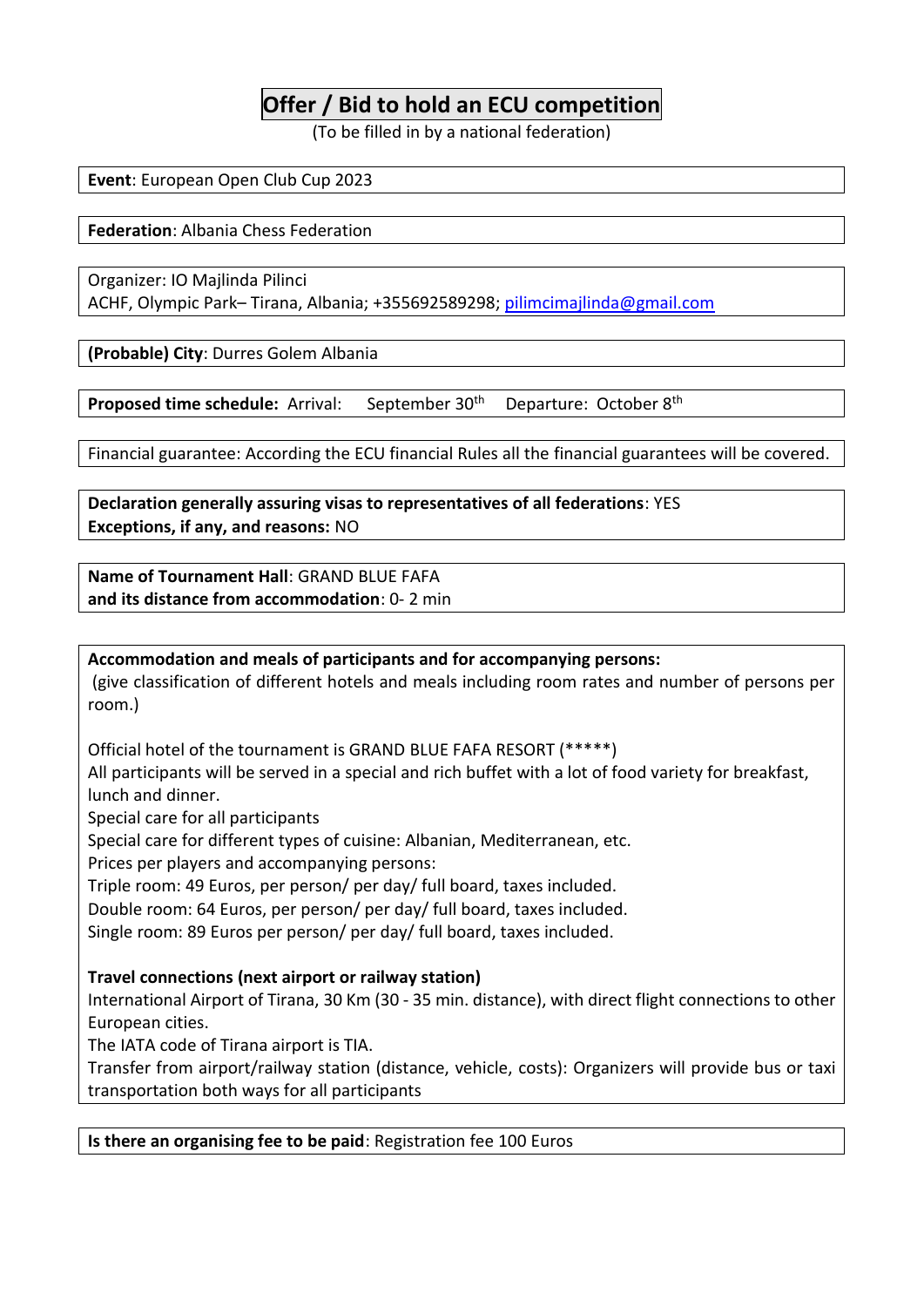#### **Are there:**

**Press facilities**: Yes **Telephones**: Yes **Telefax:** Yes

**Internet-connection:** Yes **Costs:** Free of charge for all accredited and journalists

**Internet-coverage of the event:** Yes

The Organizing Committee will provide website professional designed from a very experienced team for this kind of chess events.

All visitors will be able to:

Follow the results online

Find a great number of interested chess reports, photos, videos and interviews of players and ECU officials.

**Secretarial Staff** (Indicate languages): English, French, Italian, Spanish, German, Russian

#### **Declaration that all relevant FIDE/ECU standards are met:** YES

**Exceptions:** NO

#### **Additional arrangements:**

All additional arrangements are according the numbers of the Catalogue of criteria for the bid procedure according the rules of ECU:

#### **1.10. Parallel activities**

Seminars for FIDE Trainers, Seminar for FIDE Arbiters, Simultaneous chess games, Blitz tournaments and lectures for accompanying persons.

#### **2.3. Free internet access in the hotels**

Yes, we provide free internet access to all participants of the tournament.

#### **2.4. Other free offers**

- The organizers will provide extra gifts to the winners

- Special closing ceremony will be organized
- ECU Board's Meeting will be organized and supported by organizers.

- Coffee, biscuits, cake, fresh drinks and water at the playing hall during the games to all participants.

## **2.6. Special discounts/conditions for "small nations"**

All players from the "small nations" will:

-Be excluded from the payment of the registration fee

-All coaches and arbiters from the "small nations" interested to participate in seminars for trainers and arbiters will be excluded from the registration fee.

**4.3. Flight tickets** on a very low level (less than 170 Euro per person for both ways) are available to the International Airport of Tirana

## **5.5. Other Special arrangements for publicity**

-Video streaming live will be provided during the games.

-The Organizers will provide full reports in National and local TV channels.

- A professional team will be responsible for every day reports to all chess columns in newspapers and international chess websites.

-In all European Countries will be possible to download chess data (Under the permission of ECU and only according to ECU rules)

-All worldwide chess website and chess-blogs will receive every day information and reports from the playing hall and all activities during the Championships.

**6.1- 6.3. Support by government, local authorities and national sports Federation or NOC.**YES